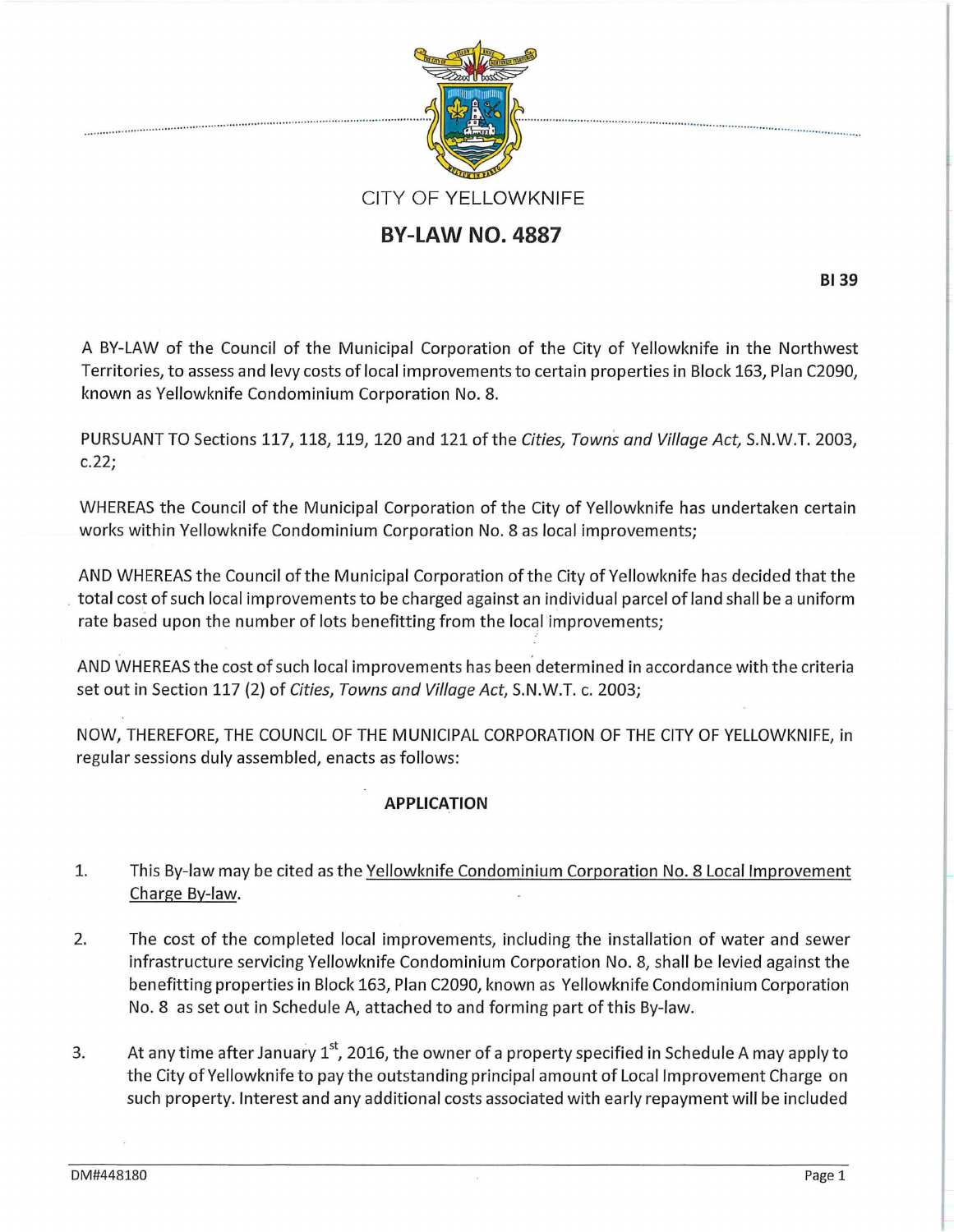in the total repayment amount. Interest will be calculated up to the month of payment, provided always that the current installment of all taxes due in respect of such property for the year in which application is made shall have been paid, and payment of such outstanding balance shall be accepted as full satisfaction and payment of the special rate assessed against such property.

#### **EFFECT**

4. That this by-law shall come into effect upon receiving Third Reading and otherwise meets the requirements of Section 75 of the Cities, Towns and Villages Act.

| Read a First time this 11 day of ANUARLY, A.D. 2016.    |                                                                                                                                                                                                                                                                                                                       |  |
|---------------------------------------------------------|-----------------------------------------------------------------------------------------------------------------------------------------------------------------------------------------------------------------------------------------------------------------------------------------------------------------------|--|
|                                                         | Mayor                                                                                                                                                                                                                                                                                                                 |  |
|                                                         | City Administrator                                                                                                                                                                                                                                                                                                    |  |
|                                                         |                                                                                                                                                                                                                                                                                                                       |  |
| Read a Second Time this 11 day of HALLUARLY, A.D. 2016. |                                                                                                                                                                                                                                                                                                                       |  |
| $\tilde{L}$<br>$\cdot$                                  | Mayor                                                                                                                                                                                                                                                                                                                 |  |
|                                                         | City Administrator                                                                                                                                                                                                                                                                                                    |  |
|                                                         | $\frac{1}{2}$ day of $\frac{1}{2}$ $\frac{1}{2}$ $\frac{1}{2}$ $\frac{1}{2}$ $\frac{1}{2}$ $\frac{1}{2}$ $\frac{1}{2}$ $\frac{1}{2}$ $\frac{1}{2}$ $\frac{1}{2}$ $\frac{1}{2}$ $\frac{1}{2}$ $\frac{1}{2}$ $\frac{1}{2}$ $\frac{1}{2}$ $\frac{1}{2}$ $\frac{1}{2}$ $\frac{1}{2}$ $\frac{1}{2}$ $\frac{1}{2}$ $\frac{$ |  |
|                                                         | Mayor                                                                                                                                                                                                                                                                                                                 |  |
|                                                         | City Administrator                                                                                                                                                                                                                                                                                                    |  |
|                                                         |                                                                                                                                                                                                                                                                                                                       |  |

..,

 $: t$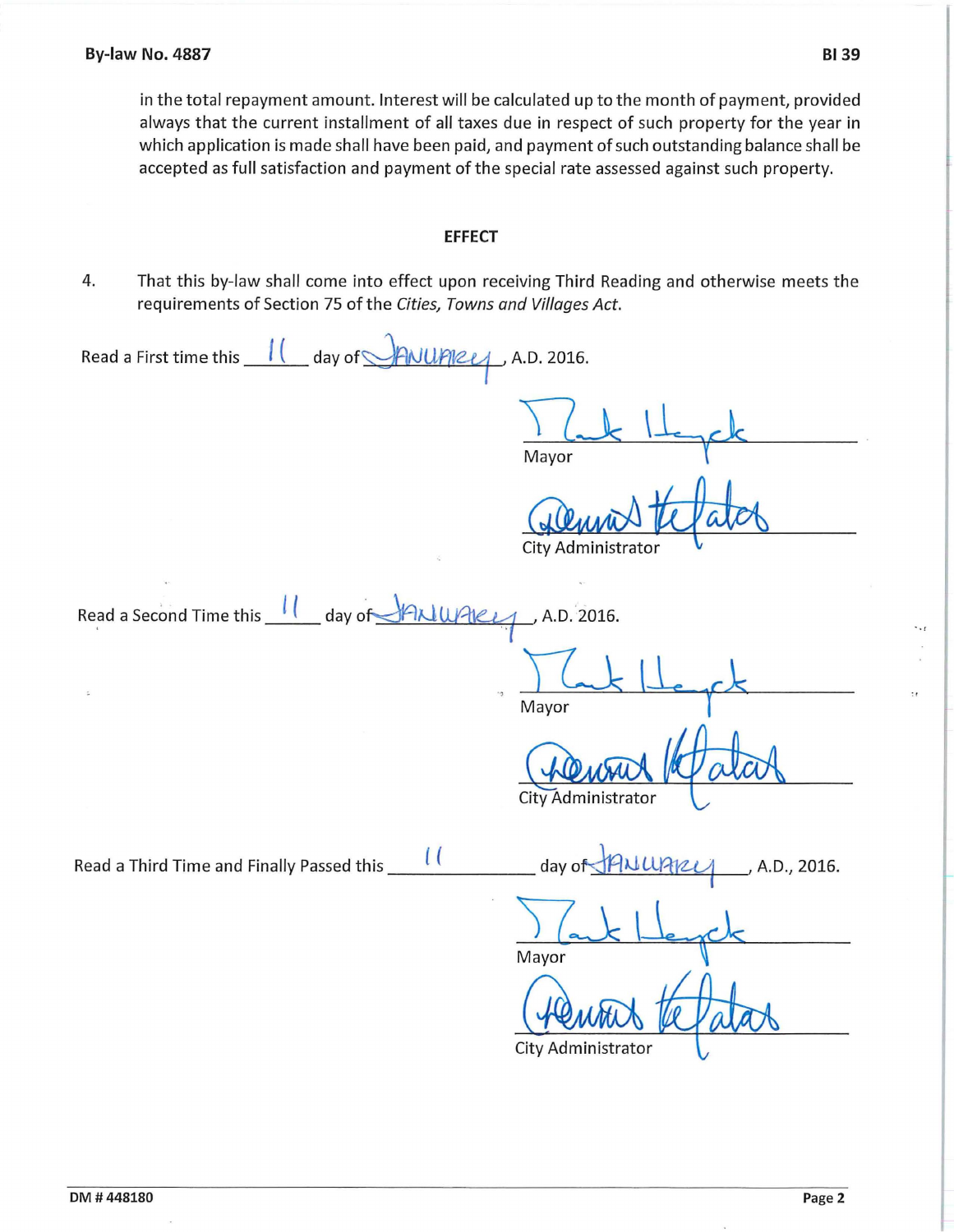I hereby certify that this by-law has been made in accordance with the requirements of the *Cities, Towns and Villages Act* and the by-laws of the Municipal Corporation of the City of Yellowknife.

Fremon Votatas